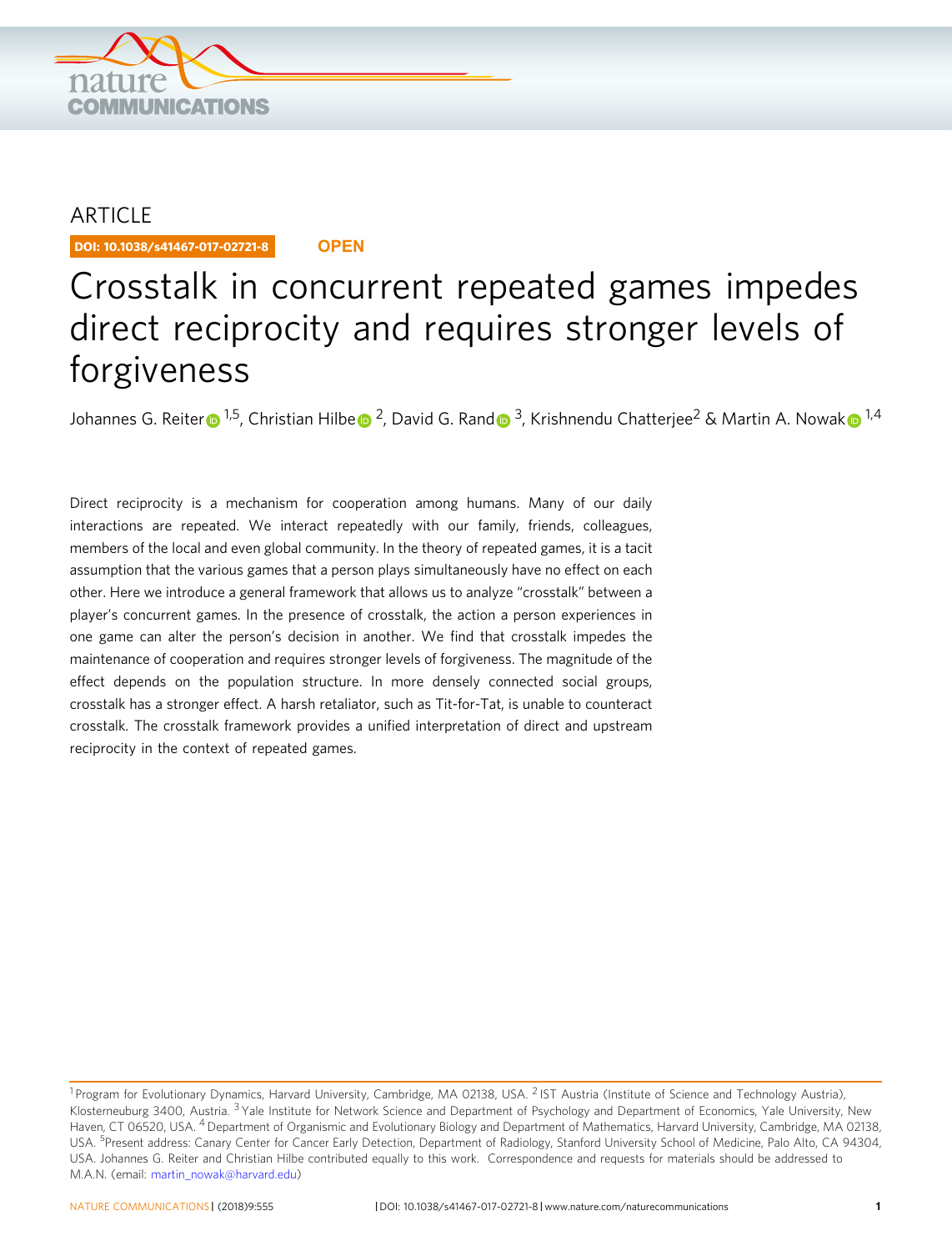ocial dilemmas are situations where mutual cooperation is better than mutual defection and yet there is an incentive to  $\text{defect}^{1,2}$  $\text{defect}^{1,2}$  $\text{defect}^{1,2}$  $\text{defect}^{1,2}$  $\text{defect}^{1,2}$ . Cooperation is normally opposed by natural selection unless mechanisms for the evolution of cooperation are in place<sup>3</sup>. One such mechanism is direct reciprocity, which is based on repeated interactions between the same two players $4.5$  $4.5$ . In repeated social dilemmas, humans often learn to use adaptive rules, telling them when to cooperate, when to defect, and how to motivate others to cooperate  $6-8$  $6-8$ . Cooperation can be achieved if people adopt conditional cooperative strategies such as Tit-for-Tat<sup>[5](#page-6-0)</sup>, Generous Tit-for-Tat<sup>[9](#page-6-0),[10](#page-6-0)</sup>, or Win-stay, Lose-shift<sup>11,12</sup>. Conditional cooperation, paired with some amount of generosity, can maintain a healthy level of cooperation<sup>[13](#page-6-0)–21</sup>. It can evolve even if initially rare $22-26$  $22-26$ .

Most previous models of direct reciprocity (with a few notable exceptions<sup>[27](#page-7-0)–30</sup>) have either assumed that (i) individuals only engage in one repeated game at a time or that (ii) an individual's action in one game is independent of all its other interactions. Because humans often engage in many games simultaneously, the first assumption seems to be violated in most practical scenarios. Moreover, evidence from experimental studies suggests that also the second assumption of independence may not always apply $31-38$  $31-38$ . We say that a player's decision is subject to "crosstalk" when an interaction that a player has in one repeated game influences how the very same player behaves in another repeated game (Fig. [1a](#page-2-0)). For example, consider the interactions in a group of three individuals, "Alice", "Bob", and "Charlie" (Fig. [1b](#page-2-0)). Suppose that after a series of previous encounters, Bob is prompted for a decision whether to cooperate with Alice in the next round. In her last interaction with Bob, Alice has cooperated. Therefore, Bob who uses Tit-for-Tat, would now cooperate with Alice. But Bob's last interaction had occurred with Charlie and in that interaction Charlie had defected. Crosstalk now means there is some chance that Bob defects with Alice although direct reciprocity would mandate Bob to cooperate. Bob's state with respect to Charlie influences his decision with respect to Alice.

Such crosstalk can result from various psychological processes. For example, experiments on upstream reciprocity suggest that subjects who have received help in their previous interaction often consciously choose to "pay it forward"<sup>[22](#page-6-0)[,31](#page-7-0)–[33](#page-7-0)</sup>. Alternatively, crosstalk may also occur when subjects have limited working memory $34-36$ . In that case, subjects may confuse their co-players' past actions, which may in turn lead them to reward the wrong person for past cooperative behaviors. We propose a mathematical framework that allows us to quantify how crosstalk affects the cooperation dynamics within a population. We show that, in the presence of crosstalk, a single defector can lead to the complete breakdown of cooperation in an arbitrarily large group of conditional cooperators. Nevertheless, cooperation can prevail if the population is structured and if subjects are sufficiently forgiving. For our model, we do not need to specify the particular psychological process at work: the resulting behavioral dynamics are independent of whether crosstalk is the result of a conscious decision (as in upstream reciprocity), or the consequence of a subconscious error (as when individuals confuse the past actions of their co-players). However, the interpretation of our results will often depend on the specific psychological mechanism that gives rise to crosstalk. We revisit this matter in the "Discussion" section.

#### Results

Framework for crosstalk between concurrent repeated games. We consider a group of N individuals. Each individual plays a pairwise repeated prisoner's dilemma (PD) with each interaction partner. These repeated games occur concurrently. At each time step, we choose a random pair of players for a single interaction

(Fig. [1b](#page-2-0)). Each player uses a reactive strategy, defined by two parameters,  $p$  and  $q$ , which denote the probability to cooperate if the same co-player in the previous round has either cooperated or defected, respectively. The class of reactive strategies includes many well-known examples, such as always-cooperate (ALLC), always-defect (ALLD), tit-for-tat (TFT: Supplementary Fig. 1b), and Generous Tit-for-Tat<sup>[10](#page-6-0)</sup> (GTFT: Supplementary Fig. 1d). Reactive strategies can be implemented by stochastic two-state automata $39-42$  $39-42$  $39-42$ . The two states are labeled C and D (see Supplementary Fig. 1a). In the next interaction, a player cooperates if she is in state C and defects if she is in state D. Cooperators pay a cost  $c$  for their co-player to receive a benefit b>c. Defectors do not incur a cost and their co-player does not receive a benefit. The player's strategy determines how the player's state is updated after an interaction has taken place.

In our setup, each player uses a specific strategy for all of her interactions, but has distinct automata to hold the games with all of her different co-players in memory (Supplementary Fig. 2). For example, a player using TFT can be in different states (C or D) with different co-players, but uses the same strategy to update her states against all of her co-players. The separate automata enable players to remember previous interactions and to react in future rounds according to their respective history with each co-player.

Crosstalk between two repeated games occurs if a player's state with respect to one interaction partner displaces the player's state with respect to another player (Supplementary Fig. 2). Specifically, we assume that, before each interaction, there is a probability  $\gamma$  that the players' state with respect to the current co-player is replaced by the state with respect to the previous coplayer (other variants of crosstalk will be discussed below). The crosstalk rate  $\gamma \in [0, 1]$  specifies how often crosstalk occurs. In the special case of no crosstalk,  $\gamma = 0$ , players perfectly distinguish between all their opponents, and we recover the scenario considered in previous studies of direct reciprocity<sup>2,5</sup>. For positive crosstalk rates, cooperative and defective behaviors can cascade in the players' social network: a player's action in one game can affect how the co-player acts in a different game, which in turn may influence again other games (Fig. [1\)](#page-2-0). Therefore, crosstalk causes ripples that propagate in social networks. The overall effect of crosstalk depends on the structure of the population. We represent this structure by arranging players on a graph<sup>[43](#page-7-0)-45</sup>, where edges between players denote interactions (Fig. [2;](#page-2-0) "Methods" section). While our framework is applicable to arbitrary population structures, we illustrate the effects of crosstalk using four regular networks (Fig. [3a](#page-3-0)), ranging from a circle (where each player has exactly two interaction partners) to the complete graph (where all players interact with everyone else).

#### Cooperative and defective behavior spreads across population.

We utilize stochastic computer simulations to study the cooperation frequency in a population over time, and derive mathematical recursions to calculate the long-run payoffs in the steady state ("Methods" section). To illustrate how crosstalk leads to the spread of defection in a generally cooperative society, we place a single ALLD player in a network of  $N-1$  conditionally cooperative players (Figs. [2](#page-2-0) and [3a](#page-3-0)). When the conditionally cooperative players use TFT (which is given by  $p = 1$ ,  $q = 0$ ) and crosstalk occurs,  $\gamma > 0$ , the ALLD player can turn all remaining players into defectors eventually (Fig. [2a](#page-2-0)), independent of the population structure and the crosstalk rate (Supplementary Fig. 3). The spread of defection can be prevented if the cooperative players use more generous strategies, with  $p = 1$  and  $0 < q < 1$ . We refer to such strategies as GTFT. The impact of different  $q$  values will be discussed below. At first, we choose  $q = 1/3$ . If the single ALLD player is placed among GTFT players,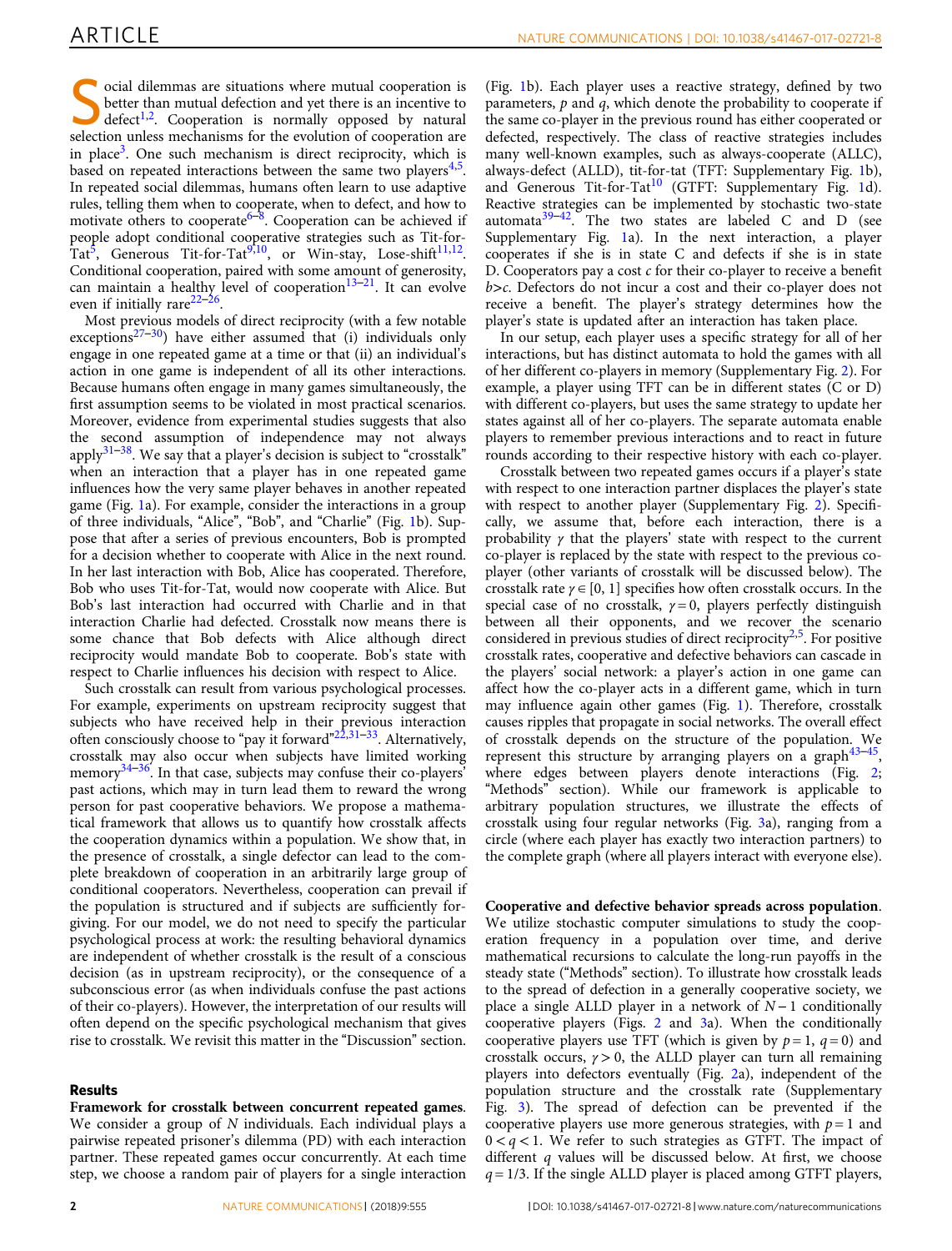<span id="page-2-0"></span>

Fig. 1 Crosstalk between repeated games. a Bob is engaged simultaneously in independent, repeated games with Alice and Charlie. Crosstalk means that the moves that occur between Alice and Bob can affect Bob's decisions towards Charlie. **b** Alice and Bob as well as Bob and Charlie simultaneously play a repeated Prisoner's Dilemma. The rounds of the two games occur at particular times. In each round the players can either cooperate (C) or defect (D). The outcome of a round in one game can influence the subsequent round in the other game. Crosstalk is indicated by dotted arrows

cooperation frequencies converge to a positive value (Fig. 2b), with the eventual equilibrium rates depending on the population structure and on the crosstalk rate (Supplementary Fig. 3). We can also observe the opposite effect: a single ALLC player can increase the cooperation rates in a population of stochastic TFT players using  $p = 1 - \epsilon$  and  $q = \epsilon$  (Supplementary Fig. 4c).

Comparing the effect of different population structures, we find that a GTFT population can maintain cooperation more easily if players are arranged on a circle instead of a complete graph (Fig. [3a](#page-3-0), b, Supplementary Fig. 5). For a population size of  $N = 16$ , the cooperators obtain a higher average payoff than the defector for crosstalk rates up to  $\gamma = 0.85$  on a circle, and for up to  $\gamma = 0.41$ on a complete graph. In networks with a low degree, players are more likely to give the adequate response with respect to their current co-player, because, if crosstalk occurs, the current coplayer is more likely to coincide with the previous co-player such that crosstalk becomes inconsequential. For this reason, all other explored population structures exhibit crosstalk thresholds between the circle and the complete graph (Fig. [3b](#page-3-0)).

To investigate the recovery properties after a mistake, we computed the amount of time that a population of conditional cooperators with strategy  $(1, q)$  and  $q > 0$  needs to return to full cooperation after a single defection event. We find that crosstalk leads to a significantly faster recovery (Supplementary Fig. 6). Intuitively, when the crosstalk rate is high, a player's automata are updated more frequently (once before the interaction takes place, and once after the interaction). Because the players apply strategies with  $p=1$  and  $q>0$ , each updating event is biased towards increasing cooperation: every cooperative act puts the coplayer into a cooperative state, whereas defective acts are forgiven with probability  $q$ . Moreover, we show that the recovery time is monotonically increasing with the average degree  $(k)$  of the population structure and monotonically decreasing with the



Fig. 2 Cooperative and defective behavior can spread across a population in the presence of crosstalk. Twenty-four conditional cooperators (blue framed nodes, panels) and one ALLD (Always-Defect) player (red framed node, placed in the center) populate a 5 × 5 lattice. The fill color of the nodes depicts the expected payoff of the players after 100, 1000, and 2000 games. a If the conditional cooperators use TFT (Tit-for-Tat), crosstalk leads to the spread of defection from the ALLD player to all other group members. Cooperation goes extinct. **b** GTFT (Generous Tit-for-Tat) is an error-correcting strategy and can thereby suppress the spread of defection by crosstalk. Only the players in the neighborhood of the ALLD player have reduced payoff. Parameter values: crosstalk rate  $\gamma = 0.5$ , benefit  $b = 3$ , and cost  $c = 1$ . For GTFT (defined by  $p = 1$  and  $0 < q < 1$ ), we used  $q = 1/3$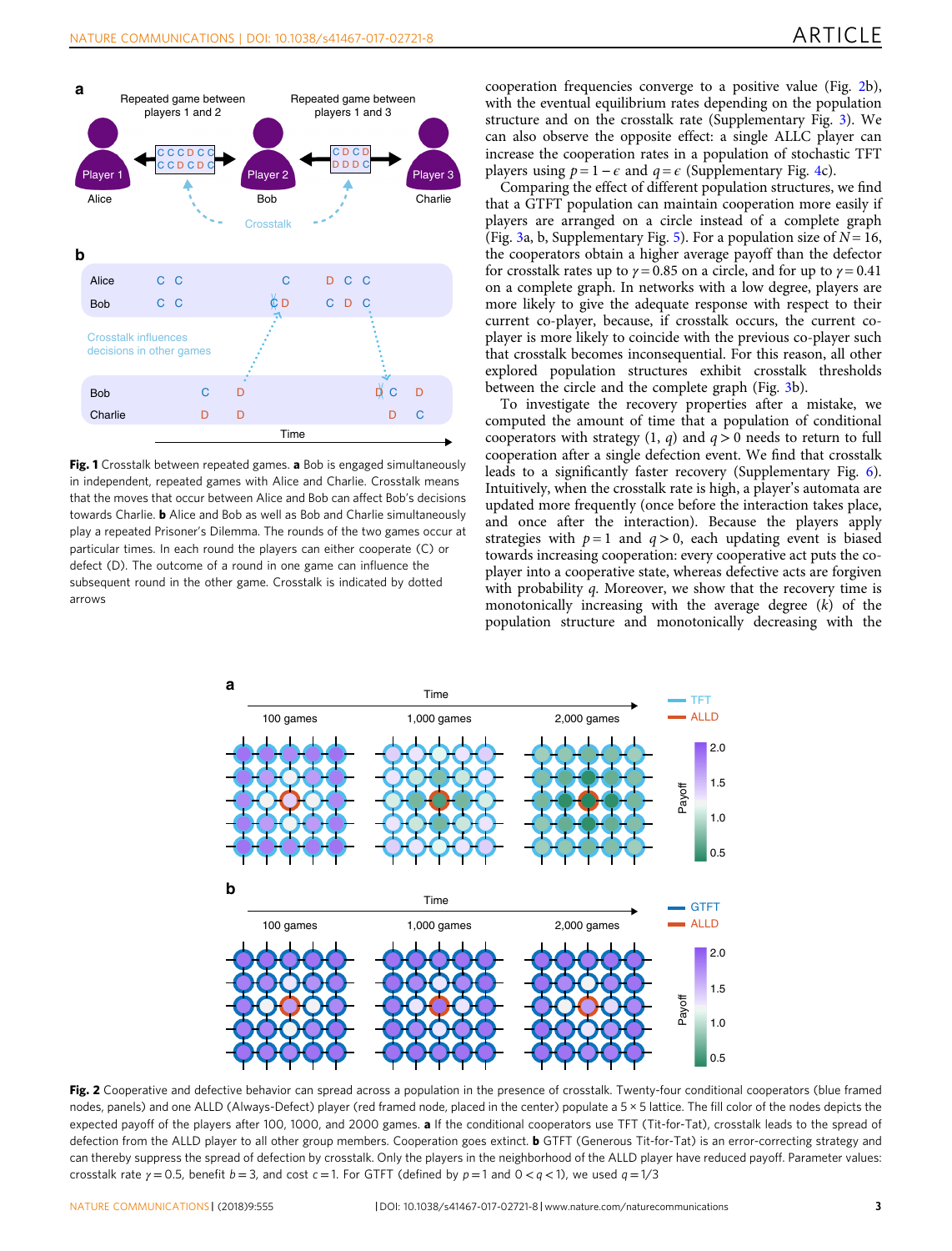<span id="page-3-0"></span>

Fig. 3 Population structure and crosstalk rate substantially affect stationary payoffs and evolutionary stability. a Examples of the investigated population structures: cycle, square lattice, 6-regular graph, complete graph. Defectors (red nodes) are randomly placed within the population. **b** Maximally tolerated crosstalk rate (γ) in various population structures such that the payoff of the ALLD player remains below the payoff of the GTFT players (for a generosity parameter q fixed to 1/3). c Maximum level of generosity ( $q_M$ ) such that the average payoff of the GTFT players exceeds the payoff of the ALLD player. The circle allows players to be most generous when crosstalk is common. **d** Most robust level of generosity ( $q_R$ ) maximizing the relative payoff advantage of the GTFT players compared to the ALLD player. When crosstalk is rare, a small increase in the crosstalk rate allows players to be more generous, to decrease the chance that defection spreads across the population. However, when crosstalk becomes common, a further increase of  $\gamma$  requires the players to become less generous to constrain the payoff of the ALLD player. Parameter values: number of players  $N = 16$  (one ALLD player), benefit  $b = 3$ , and cost  $c = 1$ 

probability to cooperate after defection (q; see Supplementary Note 1 for more details).

Crosstalk requires the right level of forgiveness. We calculate the generosity parameter  $q$  of GTFT to optimally cope with crosstalk. To this end, we consider two different optimality criteria. First, we calculate the most generous strategy that is able to resist invasion by a single ALLD player. That is, for a fixed population structure and a given crosstalk rate, we derive the reactive strategy (1,  $q_M$ ) with maximum  $q_M$  such that  $N-1$ players with this strategy get at least the same average payoff as the single defector. Analytical calculations for the complete graph and numerical results for all other population structures show that higher crosstalk rates and higher network degrees (that is a higher number of neighbors) require the cooperative players to be less generous (Fig. 3c, "Methods" section). For the second optimality criterion, we calculate the cooperative strategy with the most robust level of generosity  $q<sub>R</sub>$  such that N − 1 players with strategy  $(1, q_R)$  have the highest relative payoff advantage compared to the single ALLD player. The most robust level of generosity exhibits a non-monotonic dependence on the crosstalk rate (Fig. 3d). In the absence of crosstalk,  $\gamma = 0$ , the perfectly reciprocal TFT strategy is most robust against invasion of ALLD. As the crosstalk rate increases, the most robust level of generosity  $q<sub>R</sub>$  first increases, but then decreases again. Intuitively, for the robustness of a conditionally cooperative population against ALLD, high values of the generosity parameter  $q$  have two opposing effects. On one hand, high values of  $q$  make it less likely that the defectors' actions propagate through the network. On the other hand, high values of  $q$  also let the players be more forgiving against the defector, and hence increase the payoff of the ALLD

player. When crosstalk is rare, conditional cooperators can prevent the spread of defection by choosing a small value for q. Once crosstalk is sufficiently frequent, however, players can no longer fully prevent defection from spreading. Instead, they rather need to keep the defector's payoff low, by choosing a smaller q value. These results confirm that in the presence of crosstalk,  $\gamma$  > 0, subjects should show some amount of generosity  $(q > 0)$ , but not too much; we find  $q < q_M$ , with  $q_M$  depending on the crosstalk rate and on the population structure. Only for the circle, cooperation can prevail even when crosstalk is abundant (Fig. 3d).

The above analysis is based on a comparison between conditional cooperators and a specific invader, ALLD. More generally, we find that conditionally cooperative strategies  $(1, q)$ with  $q < q<sub>M</sub>$  in fact resist invasion by all possible invading strategies  $(p', q')$  for the complete graph. This analysis also reveals that there are three classes of strategies in total that are stable against arbitrary invaders (Supplementary Note 1). The first class consists of the conditionally cooperative strategies just described. The second class consists of uncooperative strategies  $(p, 0)$ , with  $p$ sufficiently small (see Supplementary Note 1 for the exact condition). In particular, this class contains ALLD. When adopted by all players in a population, strategies of this class eventually lead to full defection. Finally, the third class consists of strategies (p, q) analogous to equalizer strategies of direct reciprocity<sup>[46](#page-7-0)–[49](#page-7-0)</sup>. When applied by all residents in the population, equalizer strategies guarantee that the payoff of a single invader is independent of the invader's strategy.

Crosstalk impedes the evolution of cooperation. These results raise the question to which extent subjects themselves would learn to apply cooperative strategies with a sustainable degree of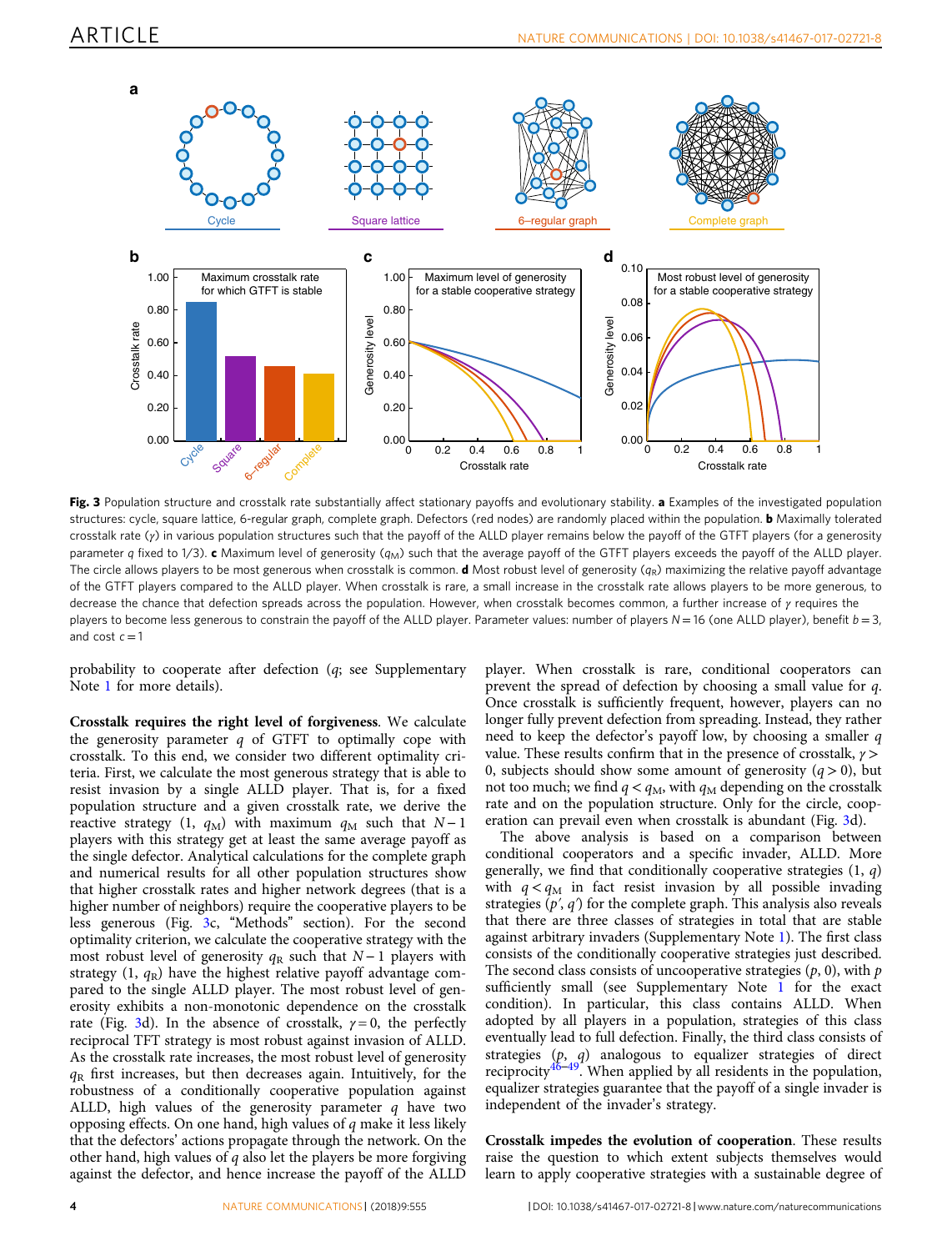<span id="page-4-0"></span>

Fig. 4 Cooperative strategies evolve for various crosstalk rates and population structures. a-c Abundance of different reactive strategies (p, q) over the course of an evolutionary process when the crosstalk rate is fixed to  $\gamma = 0.5$ . The probability to cooperate if the co-player in the previous round either cooperated or defected is denoted by p and q. On a cycle and a lattice, GTFT strategies evolved, whereas the same settings did not allow for the evolution of cooperative strategies on a complete graph. d Resulting average cooperation rates across different crosstalk rates. The dotted line indicates the crosstalk rate used in a-c. See "Methods" section for setup of the simulations. Parameter values: population size  $N = 16$ , benefit  $b = 10$ , cost  $c = 1$ , intermediate selection strength  $s = 1$ 

generosity. To explore that question, we implemented a simple model of cultural evolution where players are allowed to adopt new strategies over time, based on their current strategy's success ("Methods" section). According to this process, strategies that yield a comparably high payoff are more likely to be imitated by other players $50,51$ . In addition, players may occasionally also experiment with new stochastic strategies, which introduces novel behaviors into the population. These two events, imitation and exploration, take the role of selection and mutation in models of biological evolution. We show that a birth-death process as used in many biological applications yields the same results (Supplementary Note 1). We simulated the evolutionary dynamics for various population structures and crosstalk rates, assuming that experimentation events are relatively rare $2<sup>3</sup>$ . In the plane of reactive strategies, we observe that for most of the time, players either apply defective strategies with  $p \approx q \approx 0$ , or cooperative strategies with  $p \approx 1$  and  $0 < q < q_{M_Q}$  (Fig. 4a–c). None of these strategies are evolutionarily stable<sup>[52](#page-7-0)</sup>. Instead, when residents apply one of these strategies, neutral or nearly neutral mutants can often invade and pave the way for mutants of another strategy class<sup>42</sup>. The relative weight of these two strategy classes depends on the crosstalk rate and on the population structure (Fig. 4d). While cooperative strategies readily evolve on the cycle even for substantial crosstalk rates, they become less abundant as the population structure changes to a square lattice, or to a complete graph.

To understand the effect of crosstalk in more detail, we analyzed how easily other strategies fix in a resident population that either consists of ALLD players or GTFT players (Supplementary Fig. 7). Without crosstalk, GTFT is much more successful in resisting mutant invasions. On average, more mutants need to be introduced until the first mutant fixes. Moreover, successful mutants typically have a strategy that is very similar to GTFT (whereas ALLD is typically invaded by TFT-like strategies rather quickly). However, as the crosstalk rate increases, the invasion time into GTFT drops considerably, and successful mutants no longer need to be cooperative themselves.

Interestingly, we find that crosstalk favors the stability of extortionate strategies. With an extortionate strategy, players can guarantee that they never get a lower payoff than their co-player, while simultaneously acting such that it is in the co-player's best interest to cooperate unconditionally<sup>[47](#page-7-0)</sup>. In classical models of direct reciprocity, extortionate strategies are unstable and they can only succeed if the population size is small<sup>[18](#page-6-0),[19](#page-6-0),[53](#page-7-0)</sup>. In contrast, extortionate strategies can thrive even in large populations when

crosstalk is sufficiently abundant (Supplementary Fig. 8). However, this success comes at a cost. By becoming stable, extortionate strategies lose one of their most appealing properties: when crosstalk is abundant, a rare invader in an extortionate population does no longer benefit from being unconditionally cooperative. Instead, the best response is to be extortionate as well (see Supplementary Note 1 for details).

To analytically understand the impact of crosstalk on the evolutionary dynamics, we explored a deterministic model of evolution in well-mixed populations<sup>[54](#page-7-0)–56</sup>. The singular strategies of these dynamics consist exactly of the three strategy sets that resist invasion by rare mutants that we described in the previous section: conditional cooperators, defectors, and equalizers. Which of these strategy classes is reached in the course of evolution now depends on the initial population (Supplementary Fig. 9a). As the crosstalk rate increases, the number of initial populations that eventually end up in a conditionally cooperative state decreases (Supplementary Fig. 9b). In this deterministic model, crosstalk thus acts by reducing the basin of attraction of the cooperative equilibria.

Alternative models of crosstalk. So far, we have analyzed one particular model of crosstalk: when prompted for the next decision, a player instead reacts to her most recent interaction, and this interaction could have been with someone else. But other implementations are conceivable.

For example, the memory state that a player holds for her current co-player could be replaced by the memory state of a random co-player, who may not coincide with the current or the most recent co-player. In this case, when deciding what to do for the next round in a particular game, the player uses with probability  $\gamma$  the state of a random game that she is holding in memory. We find that this alternative implementation of crosstalk differs in its short-term dynamics but converges to the same steady state as our original model (Supplementary Fig. 10). Thus, Figs. [3](#page-3-0) and 4 immediately apply to this type of crosstalk as well.

Alternatively, a player's decision could depend not only on the previous interaction with one particular opponent. Instead, the player might consider an average across her recent experiences with all her co-players. We therefore introduce aggregate reactive strategies (Supplementary Note 1). Players using these strategies compute a weighted cooperation score across all their co-players. This cooperation score incorporates the last action of the current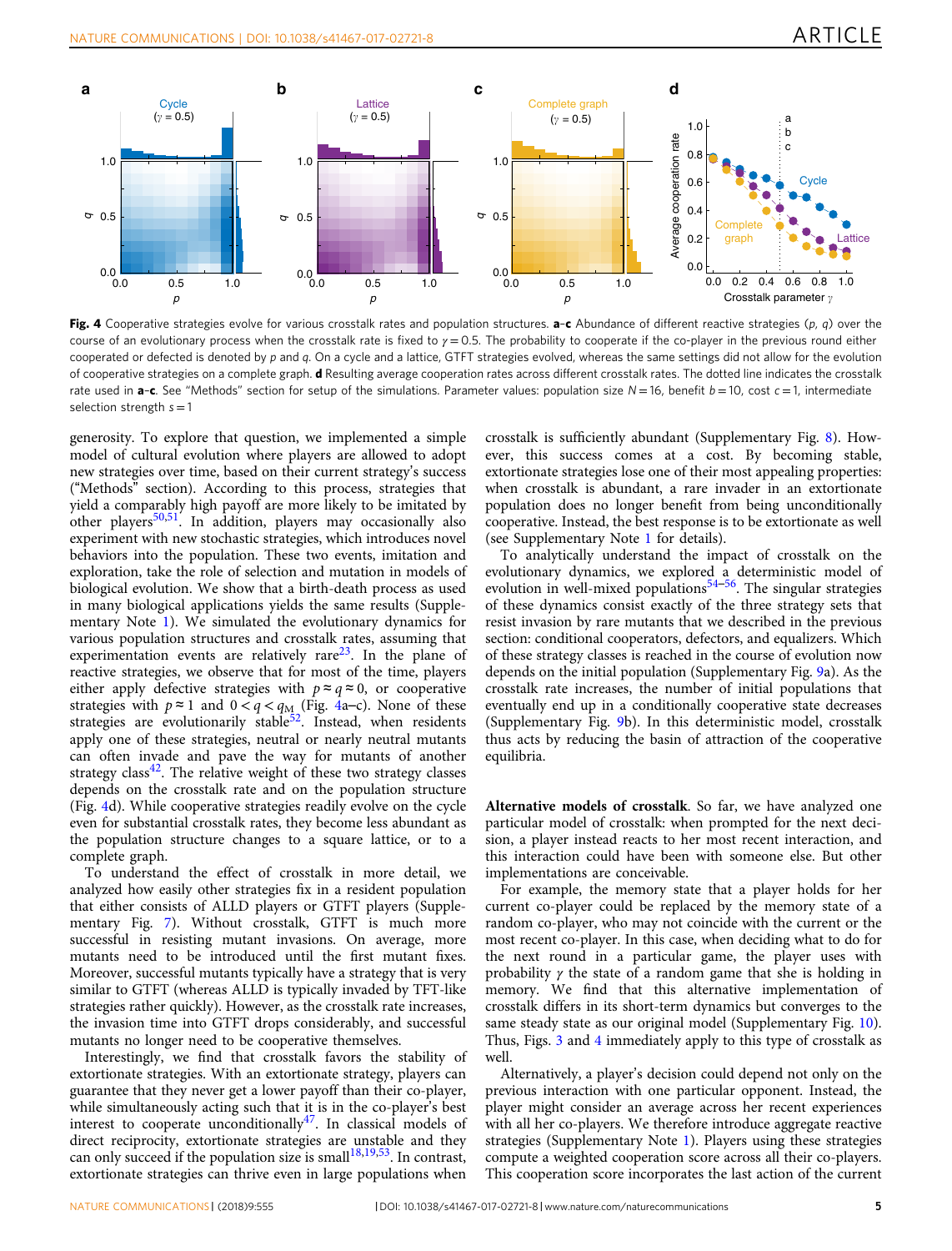co-player with weight  $1 - \gamma$  and the average cooperation rate across all co-players' last actions with weight γ. The obtained score is then compared to an exogenous cooperation threshold  $\tau$ . Players cooperate with probability  $p$  if the weighted cooperation score exceeds  $\tau$ ; otherwise they cooperate with probability *a*. In particular, if the crosstalk rate  $\gamma$  is zero, these strategies again correspond to the classical reactive strategies of direct reciprocity<sup>2,10</sup>. We explore the effects of  $\gamma$  and  $\tau$  by considering a single defector in a population of conditional cooperators. The conditional cooperators apply a strategy with  $p=1$ ,  $q=1/3$  and some value  $\tau$ , a strategy to which we refer to as Aggregate Generous Tit-for-Tat (AGTFT). While the cooperation dynamics of this model are qualitatively different from our previous results, we again find that higher crosstalk rates impede the stability of cooperation across all population structures (Supplementary Figs. 11 and 12).

### **Discussion**

Classical models of direct reciprocity require that players provide a targeted response to each of their co-players<sup>[2,5](#page-6-0)</sup>. Experimental results and everyday experience indicate that players' decisions can be affected by unrelated events that occur in their interactions with others $31-38$  $31-38$ . Crosstalk arises when a player has simultaneous repeated interactions with several opponents. Importantly, crosstalk is different from previous approaches that combined direct and indirect (downstream) reciprocity. In models of downstream reciprocity, a player's strategy depends on the coplayer's reputation, and hence on the co-players' interactions with other[s38](#page-7-0),[57](#page-7-0)–[64](#page-7-0). A combination of direct reciprocity and downstream reciprocity can promote cooperation because a single defection in one game may lead several unaffected co-players to retaliate against the defector $27-29$  $27-29$  $27-29$ . However, downstream reciprocity makes stronger assumptions on the information players have when making their decision. It requires a player to observe other players' interactions or reputations to respond accordingly. In contrast, crosstalk is a much more elementary mechanism. It occurs "within" each player and does not rely on additional external information about independent interactions of unrelated players. Our notion of crosstalk is general: it captures that a player's decision in one game can be affected by the player's previous experience in another game, but it does not depend on the psychological process responsible for this interdependency.

Depending on the specific process at work, crosstalk is amendable to different interpretations. Our framework can be taken as a model of upstream reciprocity in the context of repeated games. Under this interpretation, cooperation or defection received from one person is sometimes consciously "paid forward" to another person. Previous analytical models have either focused on direct reciprocity or on upstream reciprocity separately<sup>[2](#page-6-0),65,66</sup>. The framework of crosstalk allows us to explore the consequences when both modes of reciprocity act simultaneously, and possibly interfere with each other. We recover previous results<sup>[65](#page-7-0)–[67](#page-7-0)</sup> that upstream reciprocity alone is most likely to yield cooperation when the population is highly structured. However, our results suggest that cooperation can even be maintained in well-mixed populations when upstream reciprocity is sufficiently coupled with direct reciprocity (i.e., when the crosstalk rate  $\gamma$  is sufficiently small).

Alternatively, crosstalk can serve as a model of individuals with limited working memory. According to this interpretation, crosstalk occurs when individuals confuse their various co-players, which introduces a type of behavioral noise into the cooperation dynamics. This noise is different from simple implementation errors considered in previous models<sup>[2](#page-6-0),[9,18,19,](#page-6-0)[36,68,69](#page-7-0)</sup>. Implementation errors only affect the repeated game in which they occur (Supplementary Fig. 4a, b). But crosstalk spreads from one game to another and therefore through the population (Supplementary Fig. 4). Only in the presence of crosstalk, a single defector can turn a whole population of TFT players into defectors.

We consider upstream reciprocity and confusion as different psychological processes which independently can give rise to crosstalk. Although these two processes are subject to different interpretations, according to the above discussed implementation, they lead to the same cooperation dynamics within a population. High degrees of upstream reciprocity, just as high degrees of confusion, undermine the ability of direct reciprocity to sustain cooperation.

Crosstalk provides a general framework with applications beyond the examples studied here. Future models could explore, for example, crosstalk between independent games that differ in their payoff structure<sup>70</sup>, or when subjects engage in simultaneous games that involve more than two players. Similarly, one may study interactions in which the crosstalk rate itself depends on exogenous parameters, such as the number of neighbors, or the benefit of cooperation. Finally, we explored a model in which players aggregate across their last experience with all co-players. Further generalizations are conceivable. For example, players may defect against all their co-players as long as at least one of their automata is in the D state, or they may remember more than their co-player's last action<sup>26,71</sup>. Under crosstalk, the players' individual games are no longer considered in isolation, but they are embedded into the context of all concurrently ongoing interactions. Crosstalk requires stronger mechanisms for forgiveness especially in a more highly connected world. A harsh retaliator such as Tit-for-Tat is particularly unable to deal with crosstalk. This is an interesting message for our current society.

#### **Methods**

Computer simulations. To simulate the effect of crosstalk on the cooperation dynamics among players with fixed strategies, we consider a population of size N playing a repeated Prisoner's Dilemma (PD). The population is given by a graph where the nodes represent the players, and the edges reflect all possible interactions between players. Only players connected by an edge can be paired to play the PD. Players use separate two-state automata for each of their neighbors on the inter-action graph<sup>[41](#page-7-0)</sup>. The two states of each automaton are labeled  $C$  (cooperation) and D (defection). These states are updated according to the player's reactive strategy  $(p, q)$ , see Supplementary Figs. 1 and 2. The parameter p denotes the probability to move to state  $\overline{C}$  if the co-player has cooperated in the previous game (whereas the complementary probability  $1 - p$  gives the likelihood to move to state D). Similarly, q denotes the probability to move to state C if the co-player has defected (and  $1 - q$ is the respective probability to move to state D).

In each round, an edge of the interaction graph is chosen uniformly at random. A single PD is played among the two players adjacent to the chosen edge. With probability  $1 - \gamma$  a player acts according to the respective automaton state associated with this co-player; with probability  $\gamma$  crosstalk occurs and the player refers to the state of the automaton updated in her last interaction instead. After the game, the automata states are updated according to the game outcome and the players' strategies. This elementary step is then iterated for a large number of rounds. For the simulation results depicted in Supplementary Fig. 5, we simulated 4000 games per realization (on average 500 games per player) and averaged across 10<sup>4</sup> realizations to obtain the stationary payoff of GTFT and ALLD players for a given population structure and crosstalk rate.

So far, we assumed that every edge in the interaction graph is chosen with the same probability. However, some interactions can occur with a higher frequency than others. To investigate the effects of different interaction frequencies, we studied the spread of defective behavior in a population of GTFT players populating a  $5 \times 5$  lattice (Supplementary Fig. 13). We increased the interaction probability of all players on the central horizontal line by 10-fold (see orange edges) and observe how defective behavior spreads much faster along the horizontal axis than along the vertical axis. Within the analytical framework, interaction probabilities  $w_{ij}$  are given by the connectivity matrix W (see next section for details).

In the second studied type of crosstalk, again with probability  $\gamma$  crosstalk occurs and the player refers to the state of a random automaton, chosen from all her interaction partners with equal probability (Supplementary Figs. 2 and 10).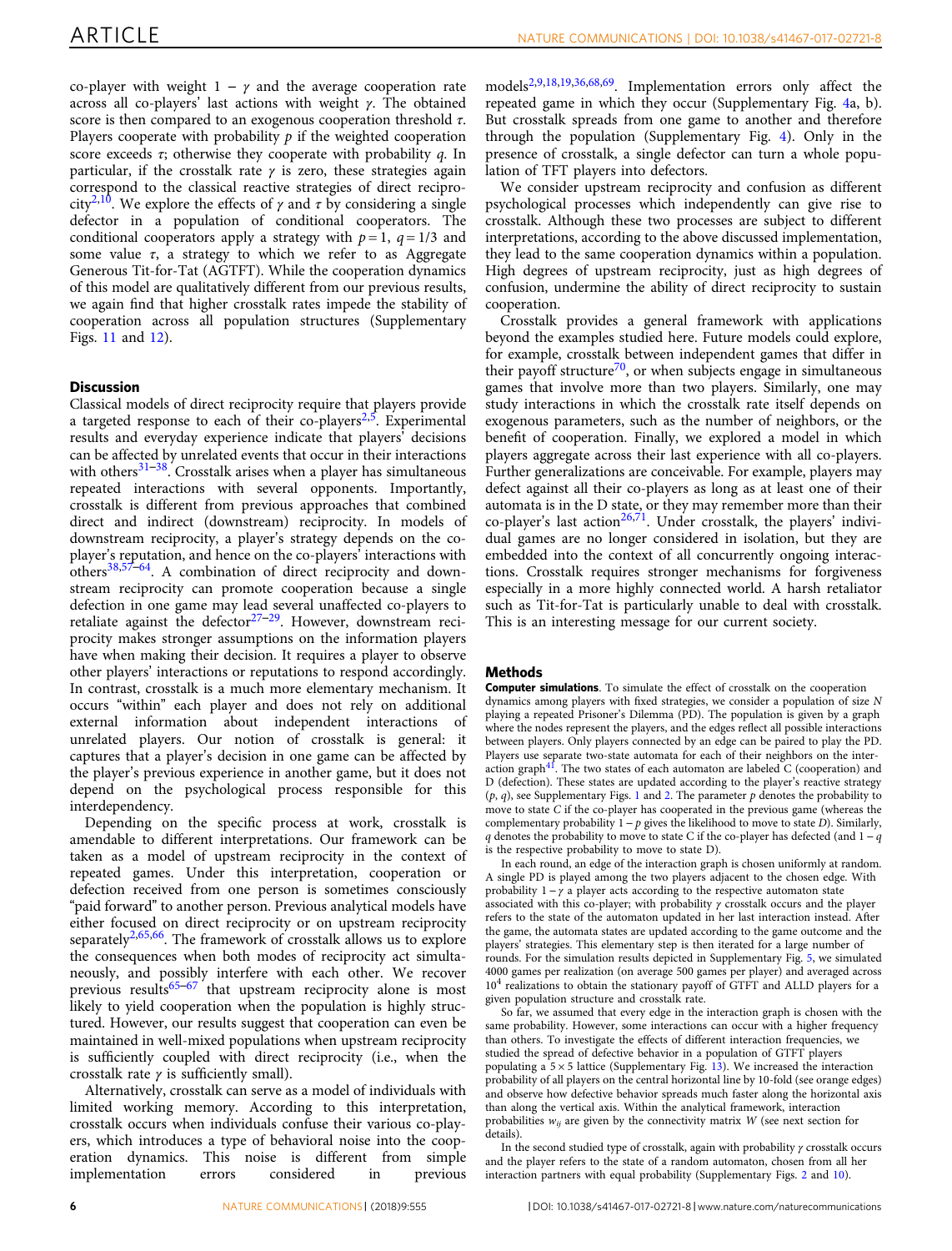<span id="page-6-0"></span>Analytical derivation of steady-state payoffs. To derive an explicit representation for the payoffs that players receive in the long run, we suppose that each player *i* adopts some fixed reactive strategy  $(p_i, q_i)$ . The population structure is given by an  $N \times N$  connectivity matrix  $W = (w_{ij})$ . The entries  $w_{ij}$  give the probability that the next interaction in that population occurs between players  $i$  and  $j$ . In particular, the connectivity matrix W is symmetric  $w_{ij} = w_{ji}$ , and satisfies  $w_{ii} = 0$  and  $\sum_{i \le j} w_{ij} = 1$ . As in the computer simulations, we focus on networks in which each link is played with equal probability. That is, if player  $i$  and  $j$  are connected, then  $w_{ii} = w$  for some constant  $w > 0$  that depends on the network structure, but is independent of the players i and j. For example, because there are  $N(N-1)/2$ different links in a complete graph, well-mixed populations can be represented by a connectivity matrix with  $w_{ii} = 2/(N(N-1))$  for all  $i \neq j$ . As another example, populations on a cycle are represented by  $w_{ii} = 1/N$  if i and j occupy neighboring

sites, and  $w_{ij} = 0$  for all other *i*, *j*.<br>Let  $\overline{w}_i = \sum_{j=1}^{N} w_{ij}$  denote the probability that the next interaction in the population involves player *i*. Moreover, let  $y_{ij}^t$  be the probability that player *i* is in state *C* against player *i* at time *t*, and let  $y_i^t$  be the probability that player *i* is in state C with respect to her previous co-player. We can calculate  $y_{i,j}^{t+1}$  using the following recursion

$$
y_{ij}^{t+1} = \underbrace{\left(1 - w_{ij}\right)y_{ij}^t}_{\text{If player i did not interact with player j in previous round}} \\ + \underbrace{\left(1 - \gamma\right)w_{ij} \cdot \left(y_{ji}^t p_i + \left(1 - y_{ji}^t\right) q_i\right)}_{\text{Players i and jinteracted, and player j's action was not subject to crosstalk}} \\ + \underbrace{\gamma w_{ij} \cdot \left(y_j^t p_i + \left(1 - y_j^t\right) q_i\right)}_{\text{Players i and j interacted, and player j's action was subject to crosstalk}}
$$
\n
$$
(1)
$$

To calculate the player's long run cooperation frequencies, we note that in the steady state, cooperation rates are independent of the time period, and hence  $y_{ij}^{t+1} = y_{ij}^t =: y_{ij}$ . Moreover, because interactions are fully random, the stationary probability  $y_i$  that player *i* is in state C with respect to her previous co-player simplifies to  $y_i = \sum_{k=1}^{N} \frac{w_k}{\overline{w}_i} y_{ik}$ , which is the weighted average that player *i* is in state C with respect to a random c

$$
y_{ij} - (1 - \gamma)(p_i - q_i)y_{ji} - \gamma(p_i - q_i)y_j = q_i.
$$
 (2)

The Eqs. (2) represent a system of  $N(N-1)$  linear equations in the unknowns  $y_{ij}$ with  $i \neq j$ . By solving this inhomogeneous system, we can calculate the stationary frequency  $\hat{y}_{ii}$  to find player i in state C with respect to player j. Given the stationary frequencies  $\hat{y}_{ii}$ , we can calculate the payoff  $\pi_i$  of player i by averaging over all coplayers,

$$
\pi_i = \sum_{j=1}^N \frac{w_{ij}}{\overline{w}_i} \cdot \left[ \left( (1-\gamma)\hat{y}_{ji} + \gamma \hat{y}_j \right) \cdot b - \hat{y}_{ij} \cdot c \right]. \tag{3}
$$

We note that this method applies to general crosstalk rates  $\gamma$ , general population structures, and general population compositions (e.g., populations with more than two different strategies present). As shown in Supplementary Fig. 5, these analytically derived payoffs are in excellent agreement with the computer simulations. In the Supplementary Note 1, we show how Eqs. (2) and (3) can be further simplified for well-mixed populations. In that case, we can also provide explicit expressions for how generous cooperative strategies of the form  $(1, q)$  are allowed to be to resist invasion of ALLD (as depicted in Fig. [3c](#page-3-0), d).

Setup of the evolutionary simulations. To explore the evolution of strategies under crosstalk, we consider a simple model of cultural evolution, the pairwise comparison process<sup>[50,51](#page-7-0)</sup>. As common in studies on the evolution of strategies in repeated games<sup>10–25,40,41</sup>, we assume a separation of time scales: the time it takes individuals to play their repeated games is short compared to the evolutionary timescale at which individuals adopt new strategies. This assumption allows us to use the players' stationary payoffs, as given by Eq. (3), when simulating the evolutionary trajectory of a population.

For the evolutionary simulations, we consider a population with fixed population structure and fixed crosstalk rate  $\gamma$ . In each evolutionary time step, there are two possible events, imitation or random strategy exploration. To model imitation events, we assume that two individuals are randomly drawn from the population. We refer to these two individuals as the "learner" and the "role model", respectively. Herein, we aim to compare the effect of crosstalk across different population structures. To allow for a fair comparison, we assume that, while payoffs are calculated for the given population structure, strategy updating occurs globally. As a consequence, the learner and the role model do not need to be neighbors in the direct interaction network. With this assumption, we rule out the formation of cooperative clusters, which would additionally favor the evolution of cooperation in networks with a low degree $44$ . After selecting the learner and the role model, their payoffs  $\pi_L$  and  $\pi_R$  are calculated according to Eq. (3). We assume that the learner adopts the role model's strategy with probability  $\rho = [1 + \exp(-s(\pi_R$  $-\pi_L$ ))]<sup>-1</sup>. The parameter *s* ≥ 0 measures the strength of selection. When selection is

weak,  $s \ll 1$ , payoffs are largely irrelevant for imitation and the imitation probability approaches 1/2, irrespective of the players' strategies. When selection is strong,  $s \gg 1$ , players tend to adopt only those strategies that yield a higher payoff than their own strategy. In addition to these imitation events, we allow for random strategy exploration. When such an exploration event occurs, one player is randomly drawn from the population. This player then adopts a new strategy  $(p, q)$ , which is uniformly drawn from all reactive strategies. Following the approach of Imhof and Nowak<sup>[23](#page-7-0)</sup>, we assume that these exploration events are rare. As a consequence, the population is homogeneous most of the time. Only occasionally, a mutant strategy enters the population due to random strategy exploration. This mutant strategy than either goes extinct or fixes before the next exploration event occurs. By simulating this process over a long timespan, we can record how often the population applies certain strategies  $(p, q)$ , and we can compute the resulting average cooperation rate over an evolutionary timescale. In Fig. [4](#page-4-0), we show corresponding results for the cycle, the square lattice, and for the complete graph, assuming parameter values of population size  $N = 16$ , benefit  $b = 10$ , cost  $c = 1$ , and selection strength  $s = 1$ . Other parameter values lead to qualitatively similar results, provided that selection is sufficiently strong and that the benefit of cooperation is sufficiently high to allow for the evolution of cooperation. In the Supplementary Note 1, we show that analogous results apply when we consider a birth-death process instead of the pairwise imitation process considered herein.

Data availability. No data sets were generated during this study.

Received: 19 April 2017 Accepted: 20 December 2017 Published online: 07 February 2018

#### **References**

- 1. Dawes, R. M. Social dilemmas. Annu. Rev. Psychol. 31, 169–193 (1980).
- 2. Sigmund, K. The Calculus of Selfishness (Princeton Univ. Press, 2010).
- 3. Nowak, M. A. Five rules for the evolution of cooperation. Science 314, 1560–1563 (2006).
- 4. Trivers, R. L. The evolution of reciprocal altruism. Q. Rev. Biol. 46, 35–57 (1971).
- 5. Axelrod, R. The evolution of Cooperation (Basic Books, NY, 1984).
- 6. Grujic, J. et al. A comparative analysis of spatial prisoner's dilemma experiments: Conditional cooperation and payoff irrelevance. Sci. Rep. 4, 4615 (2014).
- 7. Fudenberg, D., Dreber, A. & Rand, D. G. Slow to anger and fast to forgive: cooperation in an uncertain world. Am. Econ. Rev. 102, 720–749 (2012).
- 8. Rand, D. G. & Nowak, M. A. Human cooperation. Trends Cogn. Sci. 117, 413–425 (2013).
- 9. Molander, P. The optimal level of generosity in a selfish, uncertain environment. J. Confl. Resolut. 29, 611–618 (1985).
- 10. Nowak, M. A. & Sigmund, K. Tit for tat in heterogeneous populations. Nature 355, 250–253 (1992).
- 11. Nowak, M. A. & Sigmund, K. A strategy of win-stay, lose-shift that outperforms tit-for-tat in the Prisoner's Dilemma game. Nature 364, 56–58 (1993).
- 12. Hauert, C. & Schuster, H. G. Effects of increasing the number of players and memory size in the iterated prisoner's dilemma: a numerical approach. Proc. R. Soc. B 264, 513-519 (1997).
- 13. Frean, M. R. The prisoner's dilemma without synchrony. Proc. R. Soc. B 257, 75–79 (1994).
- 14. Szolnoki, A., Perc, M. & Szabó, G. Phase diagrams for three-strategy evolutionary prisoner's dilemma games on regular graphs. Phys. Rev. E 80, 056104 (2009).
- 15. van Segbroeck, S., Pacheco, J. M., Lenaerts, T. & Santos, F. C. Emergence of fairness in repeated group interactions. Phys. Rev. Lett. 108, 158104 (2012).
- 16. Grujic, J., Cuesta, J. A. & Sanchez, A. On the coexistence of cooperators, defectors and conditional cooperators in the multiplayer iterated prisoner's dilemma. J. Theor. Biol. 300, 299–308 (2012).
- 17. Fischer, I. et al. Fusing enacted and expected mimicry generates a winning strategy that promotes the evolution of cooperation. Proc. Natl Acad. Sci. USA1 10, 10229–10233 (2013).
- 18. Hilbe, C., Nowak, M. A. & Sigmund, K. The evolution of extortion in iterated prisoner's dilemma games. Proc. Natl Acad. Sci. USA 110, 6913–6918 (2013).
- 19. Stewart, A. J. & Plotkin, J. B. From extortion to generosity, evolution in the iterated prisoner's dilemma. Proc. Natl Acad. Sci. USA 110, 15348–15353 (2013).
- 20. Szolnoki, A. & Perc, M. Defection and extortion as unexpected catalysts of unconditional cooperation in structured populations. Sci. Rep. 4, 5496 (2014).
- 21. Akin, E. What you gotta know to play good in the iterated prisoner's dilemma. Games **6**, 175-190 (2015).
- 22. Nowak, M. A., Sasaki, A., Taylor, C. & Fudenberg, D. Emergence of cooperation and evolutionary stability in finite populations. Nature 428, 646–650 (2004).